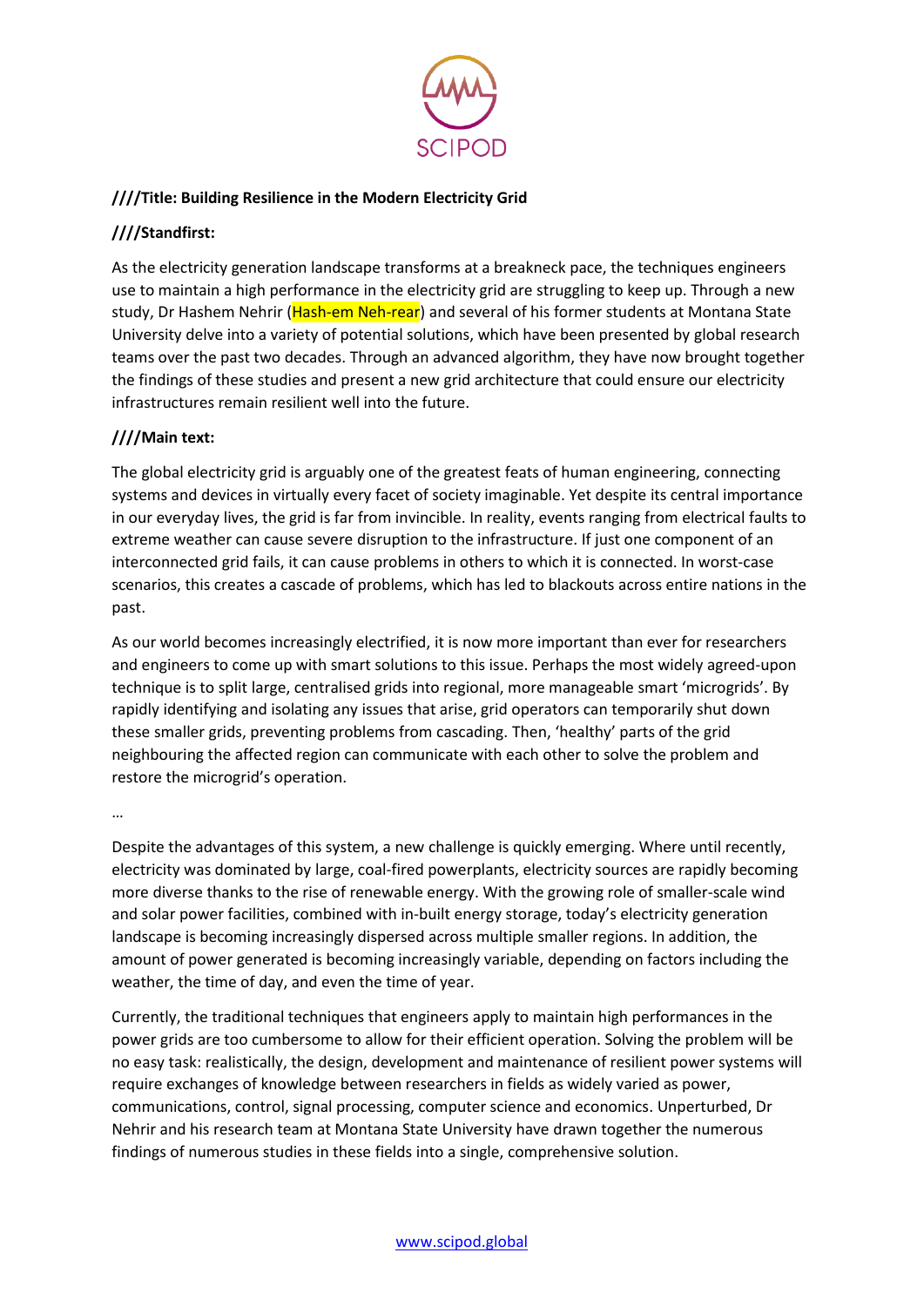

## …

Each of the studies considered by Dr Nehrir's team offers a different perspective on how modern smart grid performance should be optimised. Because of the diverse energy sources involved in the smart grid era, such as solar, wind and fossil fuels, optimising for factors such as costs, emission of undesired greenhouse gases and limitations of electrical equipment, will have multiple objectives that may be in conflict with each other. This means that any practical measures to optimise one objective could act as a barrier to optimising another.

Dr Nehrir's research team has overcome this multiple-objective challenge with the help of an advanced algorithm, named the 'Nash bargaining solution'. The inner workings of this algorithm are based on the principles of game theory and the strategic interactions that take place between intelligent decision-making agents.

These agents are data processors that are in charge of controlling the diverse energy sources involved, and the grid itself. Using the developed algorithm, agents with competing goals can bargain with each other through peer-to-peer communication. In this case, it allowed them to quantify the impact of each objective on the overall problem, establish a set of trade-off solutions and maximise the desirable outcome, accounting for all objectives.

…

Drawing on the outcomes of their algorithm, Dr Nehrir's research team proposes a new architecture for an optimised microgrid-based smart electrical grid. In their design, large-scale, interconnected grids are divided into several smaller, regional grids. These regions are then further divided into several smaller microgrids, which operate autonomously according to the requirements of their local areas.

These localised networks, interconnected under normal condition, can then either import power from their neighbouring parts if they are not meeting demand by themselves, or export power if they are exceeding demand. This means that the architecture can intelligently leverage local renewable resources to maintain power balance across the whole grid and provide continuous energy to all customers.

If there is a fault in another part of the grid, the microgrids described by the team can disconnect from their neighbouring grids in order to prevent any cascading faults – and continue their operation on a smaller scale. Furthermore, if a fault occurs within the microgrid itself, it can isolate itself from the rest of the grid. As soon as the faulty microgrid becomes healthy, it can re-join the larger grid. The same principles can also apply on larger scales, allowing entire problematic regions to isolate themselves until they become healthy again and re-join their neighbours.

…

Dr Nehrir believes that this hierarchical structure presents an ideal solution to the growing challenges and vulnerabilities faced by today's increasingly diversified electrical infrastructures. By realising such resilient, self-healing smart grids, any damages brought about by cascading faults can be minimised, and any large-scale blackouts could be prevented. This proposal may sound